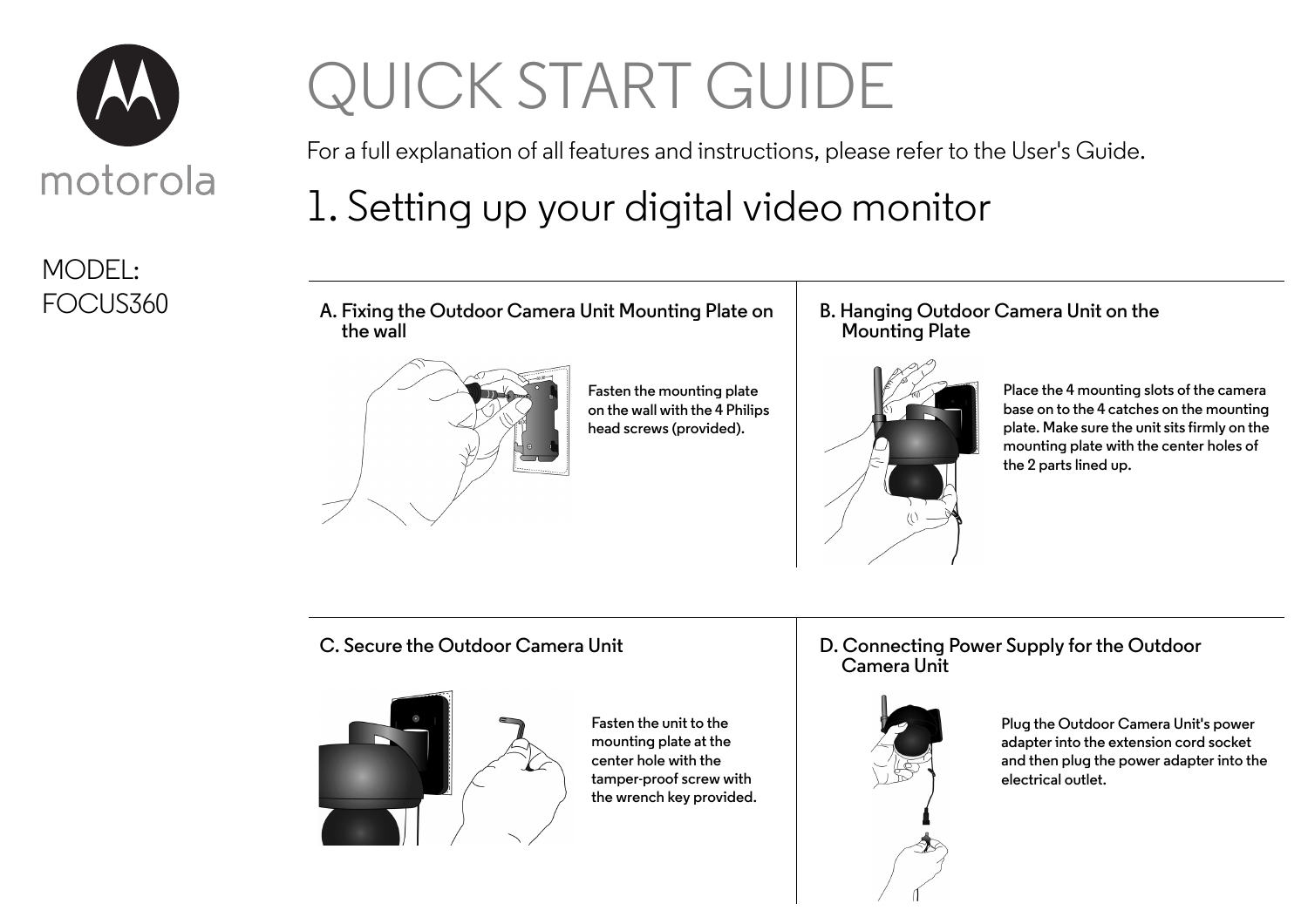#### **E. Connecting power supply for the Indoor Camera Unit**



**Connect the small plug of the power adapter to the camera unit and the other end to the electrical outlet. Only use the enclosed adapter (5.9V DC/1000mA).**

#### **F. Installing the battery pack for the Monitor Unit**



**Insert the wire tab of the rechargeable battery pack into the contact slot as shown and fit the battery pack into the compartment.**

#### **G. Fastening the cover for the Monitor Unit**



**Small cross head or Flat end screwdriver** 

#### **H. Connecting power supply for the Monitor Unit**



**Connect the small plug of the power adapter to the monitor unit and the other end to the electrical outlet. Only use the enclosed adapter (6V DC/500mA).**

### **WARNING:**

STRANGULATION HAZARD – In case this unit is being used to monitor infants or children, keep the unit and adapter cord more than 3 feet from the crib and out of their reach. Never place camera or cords within a crib or near a bed. Secure the cord away from children's reach. Never use extension cords with AC Adapters. Only use the AC Adapters provided.

As with any electrical device, supervision of your pet's usage should be exercised until your pet is acclimated to the product. If your pet is prone to chewing, we strongly recommend you keep this and all other electrical devices out of its reach.